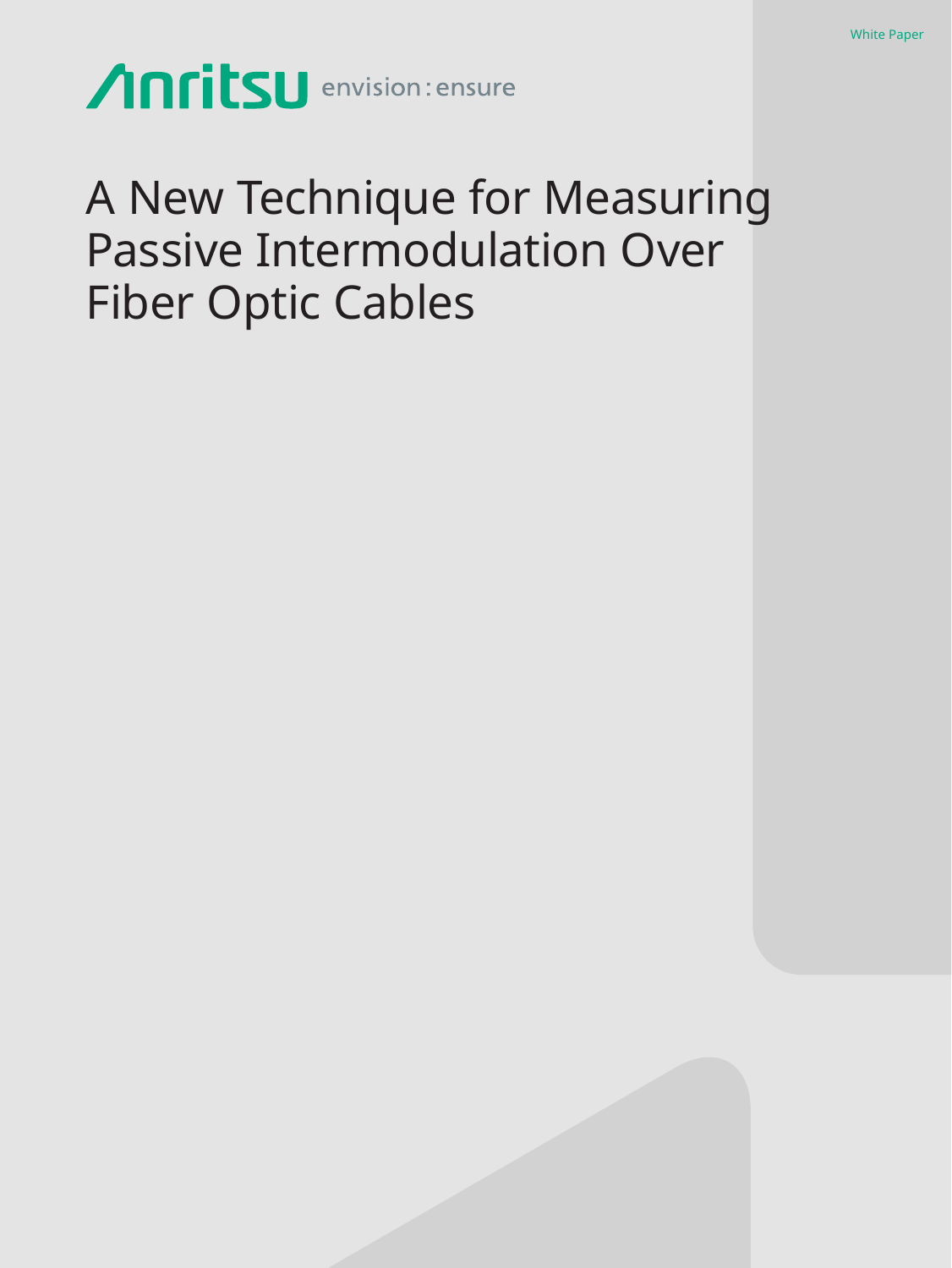# **Background**

Passive intermodulation (PIM) continues to be a growing issue for cellular network operators. As mobile technology has progressed, cellular networks have drastically increased the complexity of the communication link. This complexity has necessitated that transmit powers increase as the noise floor of receivers decrease. Due to the greater demands on the entire communication network, the quality of all aspects of the network have had to improve including mobile devices and base stations. All interference signals related to the mobile network have increasingly affected the quality of the network. Interfering signals can be generated by passive intermodulation, active modulation, rouge communication signals, known low-level interfering sources, adjacent channel noise, as well as many others.

PIM is an interfering signal that can be generated internally or externally to the communication system. PIM measurement equipment is designed to locate and help mitigate these interfering sources.

# **PIM is created via three primary mechanisms**

**1 – Poor quality base station construction –** including: loose or poorly constructed connectors; pinched or damaged cables; poor quality or damaged antennas; or just bad cell site configuration (e.g., how the antennas are positioned relative to other antennas/co-located at cell sites)

**2 – External physical effects –** for example, if the antennas radiate into a PIM reflective material such as a rusty roof or rusty chains. With densification efforts ongoing, it is increasingly difficult to find "clean" cell sites that are PIM free. Even tower-mounted antennas commonly suffer from PIM due to the equipment mountings themselves.

**3 – Co-located adjacent RF bands transmissions –** carrier aggregation is a key requirement of 4.5 (LTE Advanced) and 5G networks, and yet doing this (transmitting and combining multiple frequency bands) invites the risk that the aggregated spectrum will mix and create PIM.

As we increase the density of cellular solutions, PIM effects will increase. It is important to note that while PIM is mostly seen in high-power cell sites, PIM is also present at lower transmit powers (such as used in distributed antenna system [DAS]) and its effects will grow as more RF bands are added. This is particularly significant in 5G with the growth of seamless integration of multiple base station technologies to service user needs.

PIM has been viewed as an installation problem. It is true that good site installation will minimize PIM, but PIM by its very nature is an ongoing and evolving problem. Today, PIM is more likely to occur due to changes in frequency content or the physical environment in the vicinity of the cell site. For example, a new RF band is added to an existing cell site, a new physical structure is added within the range of a cell site, or over time the cell site connectors corrode or become loose.

# **A short summary of PIM — What is it?**

PIM is a form of intermodulation distortion that occurs when multiple frequencies combine in a nonlinear fashion to produce undesired mixing products. This can even take place in components normally thought of as linear, such as cables, connectors, and antennas. If subjected to the high RF powers found in cellular systems, these devices can generate intermodulation signals at –80 dBm or higher. When passive intermodulation signals are generated late in the signal path, they cannot be filtered out and may have a more damaging impact on cell site performance than the stronger, but filtered, IM products from active components.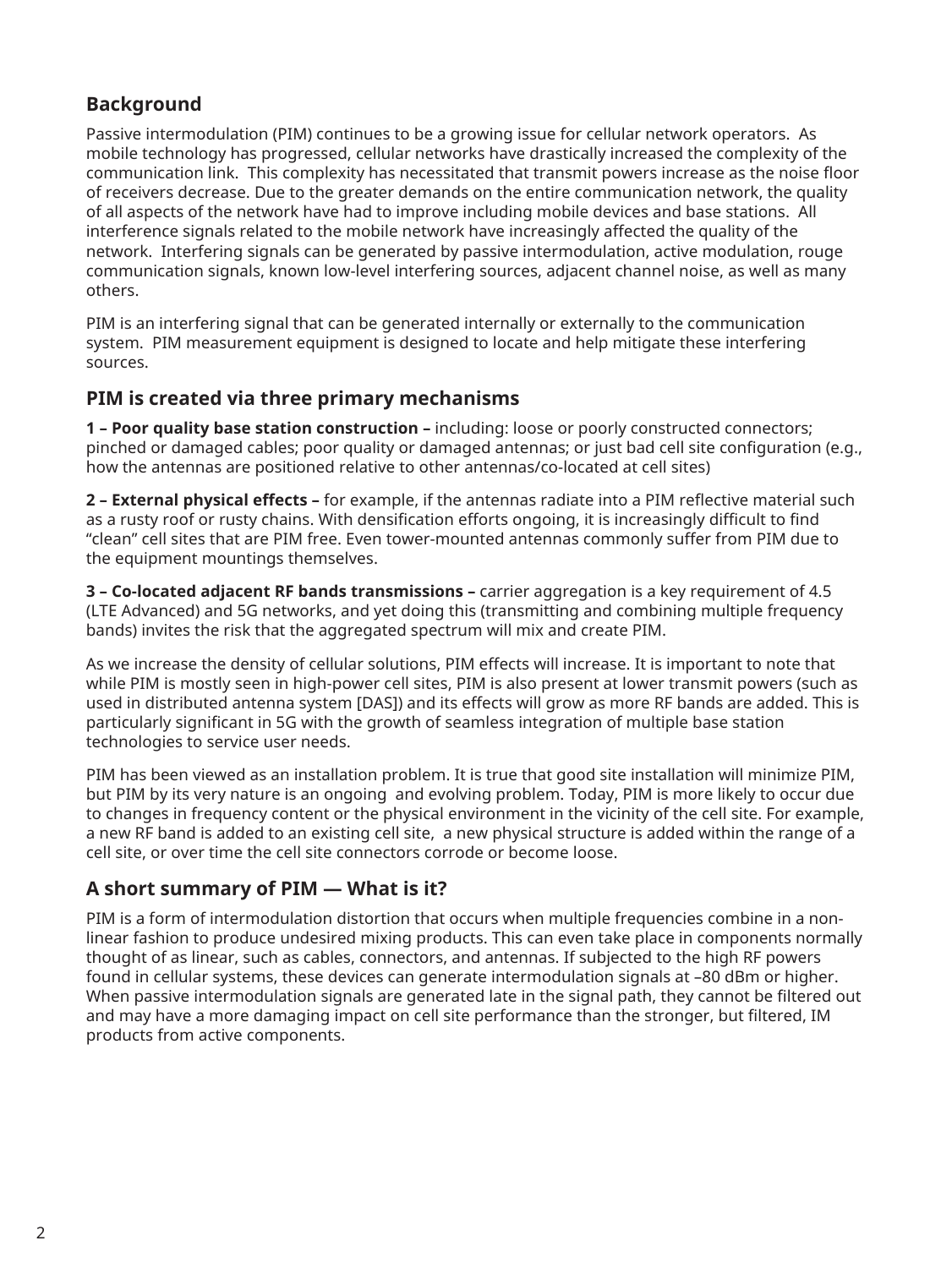A PIM test is a comprehensive measure of linearity and construction quality. PIM shows up as a set of unwanted signals created by the mixing of two or more strong RF signals in a nonlinear device, such as a loose or corroded connector or nearby rust. Other names for PIM include the diode effect and the rusty bolt effect. This pair of formulas can predict PIM frequencies for two carriers:

```
nF1 – mF2 Equation 1
nF2 – mF1 Equation 2
```
F1 and F2 are carrier frequencies and the constants n and m are +/- integers. When referring to PIM products, the sum of n + m is called the product order, so if m is 2 and n is 1, the result is referred to as a third-order product (Figure 1). Typically, the third-order product is the strongest with the potential to cause the most harm, followed by the fifth- and seventh-order products.



*Figure 1. Carriers F1 and F2 with 3rd through 7th order products* 

Modern mobile communication systems have wide transmit signals, which will mix with themselves to generate wide intermodulation signals centered at the same frequencies and predicted by the intermodulation equations. These patterns can overlap with other intermodulation signals created as a result of different intermodulation orders (Figure 2). By using PIM test equipment to detect and locate PIM sources, the wide spectral pattern of the intermodulation source will decrease and not interfere with the wanted received mobile signal.



*Figure 2. PIM bandwidth increases with the order of the product*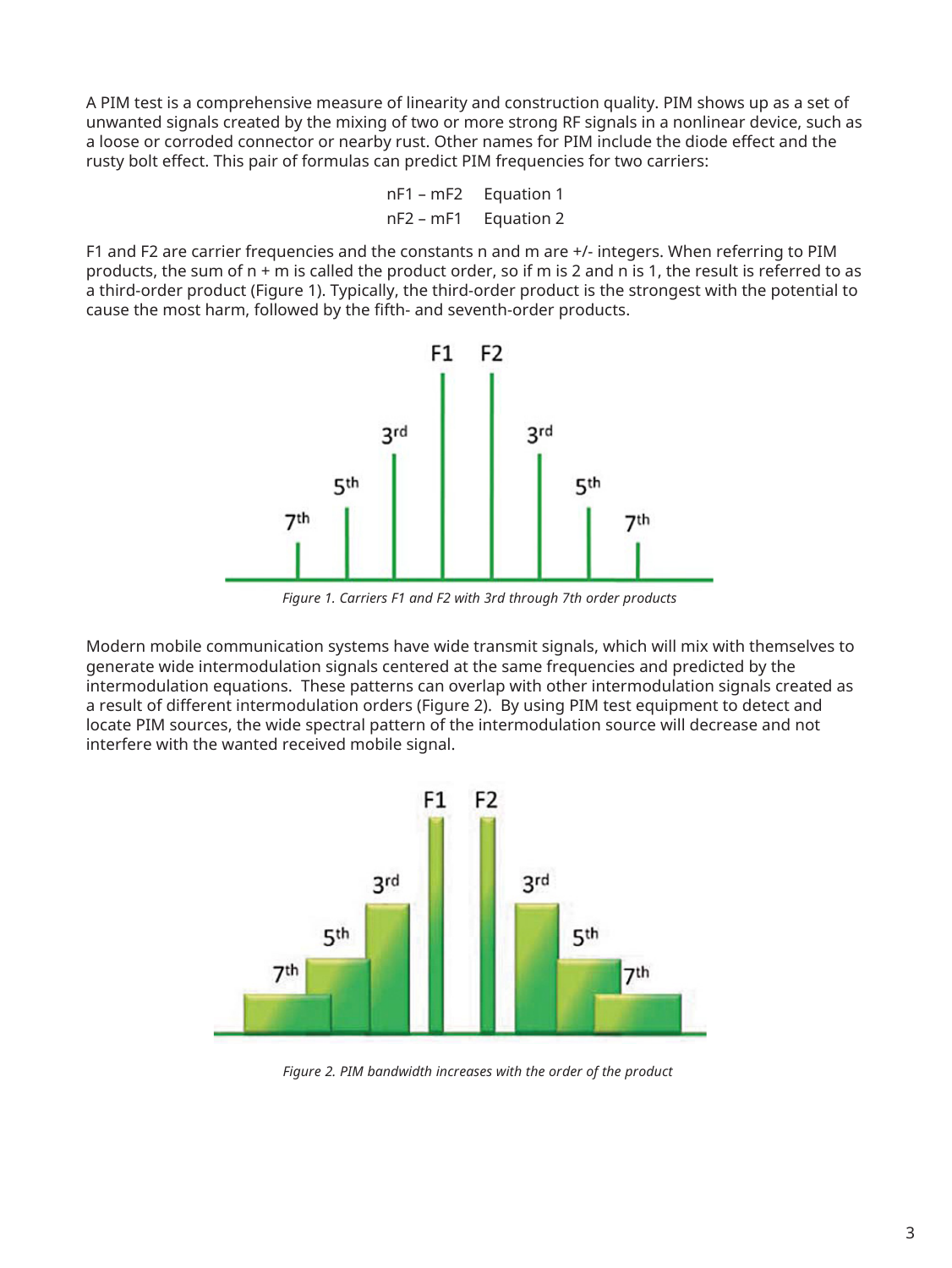# **Current test methods to tackle PIM, how they fit into testing PIM, and why do we need new PIM test methods?**

There currently are three primary methods to measure PIM:

**RF-based PIM testers –** The Anritsu PIM Master™ MW82119B is a portable test solution that allow the engineer to generate two 40W RF tones at a set of RF frequencies (F1 and F2) to measure the effects of PIM.

**Spectral analysis over CPRI –** A relatively new method where using spectral analysis of I/Q data on the fiber interface between the baseband unit (BBU) and remote radio head (RRH). The user can look for the telltale profile of PIM.

**Noise rise monitoring –** Using the installed cellular equipment, set OCNS/AILG (OCNS = Orthogonal Channel Noise Simulator; AILG = Air Interface Load Generator) on all carriers under test and measure RSSI (Receive Signal Strength Indicator) per carrier/resource block where possible in each potential victim uplink (UL).

These methods have been instrumental in helping to reduce the effects of PIM but they do have limitations where the industry needs new solutions to support current and future 4 and 5G networks.

| <b>RF-Based PIM Tester</b>                   | <b>Positives</b>                                                                                         |  |  |  |  |  |  |  |
|----------------------------------------------|----------------------------------------------------------------------------------------------------------|--|--|--|--|--|--|--|
|                                              | Test sites that run coax from ground to top of tower                                                     |  |  |  |  |  |  |  |
|                                              | Rooftop installations                                                                                    |  |  |  |  |  |  |  |
|                                              | DAS systems (coax, hybrid) - low power<br>New site installations<br>Distance-to-PIM (DTP) - PIM location |  |  |  |  |  |  |  |
|                                              |                                                                                                          |  |  |  |  |  |  |  |
|                                              |                                                                                                          |  |  |  |  |  |  |  |
|                                              | <b>Negatives</b>                                                                                         |  |  |  |  |  |  |  |
|                                              | Frequency-specific RF test box                                                                           |  |  |  |  |  |  |  |
|                                              | Fiber DAS systems                                                                                        |  |  |  |  |  |  |  |
|                                              | RF connections broken to test for PIM                                                                    |  |  |  |  |  |  |  |
| <b>Spectral Analysis over</b><br><b>CPRI</b> | <b>Positives</b>                                                                                         |  |  |  |  |  |  |  |
|                                              | Frequency-agnostic test equipment                                                                        |  |  |  |  |  |  |  |
|                                              | Measurements taken at ground level                                                                       |  |  |  |  |  |  |  |
|                                              | <b>Negatives</b>                                                                                         |  |  |  |  |  |  |  |
|                                              | Tends to work with strong PIM signals                                                                    |  |  |  |  |  |  |  |
|                                              | Used to indicate potential for PIM (additional test needed)                                              |  |  |  |  |  |  |  |
|                                              | No location of PIM problem                                                                               |  |  |  |  |  |  |  |
|                                              | Requires optical tap                                                                                     |  |  |  |  |  |  |  |
| <b>Noise Rise Monitoring</b>                 | <b>Positives</b>                                                                                         |  |  |  |  |  |  |  |
|                                              | Requires no additional equipment or software at cell site                                                |  |  |  |  |  |  |  |
|                                              | Measurement taken remotely from active cell site                                                         |  |  |  |  |  |  |  |
|                                              | <b>Negatives</b>                                                                                         |  |  |  |  |  |  |  |
|                                              | Requires creation of scripts to test and analysis tools to review data                                   |  |  |  |  |  |  |  |
|                                              | Tends to work with strong PIM signals                                                                    |  |  |  |  |  |  |  |
|                                              | Used to indicate potential for PIM (additional testing needed)                                           |  |  |  |  |  |  |  |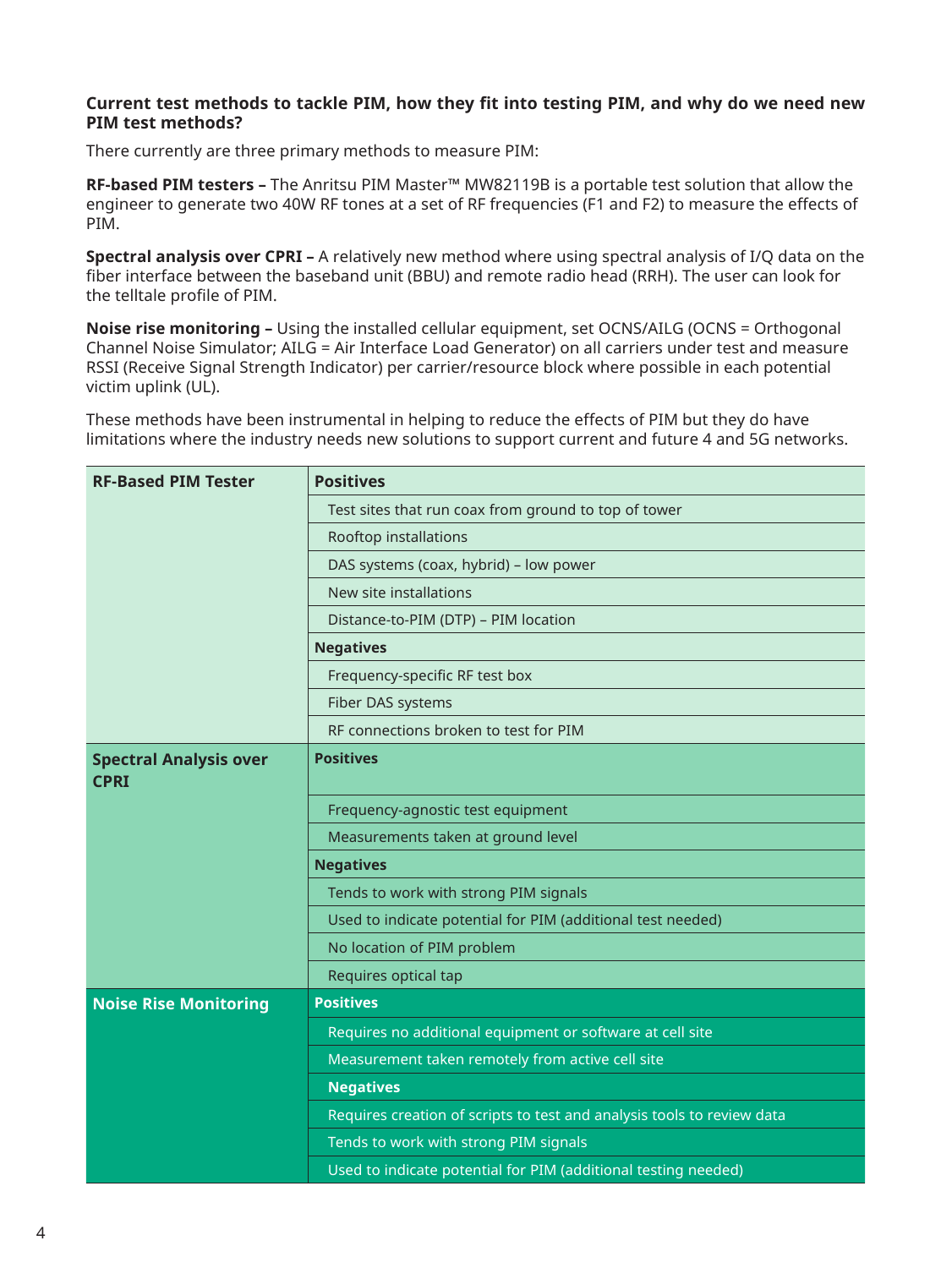What is needed is a strategy that incorporates the solutions we have today and can build upon these so that operators have a comprehensive and cost-effective tool kit to deal with the PIM problems of today and tomorrow. To define such a strategy, there are some key factors that need to be considered:

- Cost: Test equipment, training, support teams and network downtime.
- Cell site considerations: Is this a new cell site in commissioning phase or existing installation? Is this a tower cell site or rooftop cell site with easy access?
- PIM Scenario: PIM is complex and there are number of ways PIM can occur, are we looking at: Single-band PIM PIM created from a single RF frequency band (IM product/Carrier BW)

Harmonics 2nd & 3rd Harmonics

On-site PIM PIM created on the physical cell site

Off-site PIM PIM created remotely to the cell site

# **New PIM over CPRI Method**

A new method has been developed to provide additional insight into PIM. This new method, PIM over CPRI, allows the user to:

- Have a powerful view into all of the scenarios measured above including how all the IM products that fall in the uplink and all harmonic scenarios in a single measurement instrument
- Monitor live traffic remotely without disturbing cell site RF equipment
- Accurately identify on-site/off-site PIM location
- Accurately measure PIM level near or below the RRH noise floor and/or in the presence of a busy uplink
- Measure PIM for single-band or harmonic scenarios
- Predict the viability of using third-party/OEM PIM mitigation solutions

# **How PIM over CPRI works**

The CPRI optical link contains both downlink and uplink signals transmitted via RF signal path and received via RF signal path.

The remote radio head (RRH) converts downlink data into an RF signal that is transmitted to users. The RRH also receives uplink RF signal and convers it to CPRI data.

By having knowledge of the downlink RF signal pattern-one can predict what that intermodulated interfering signal pattern would be like in the uplink spectrum.

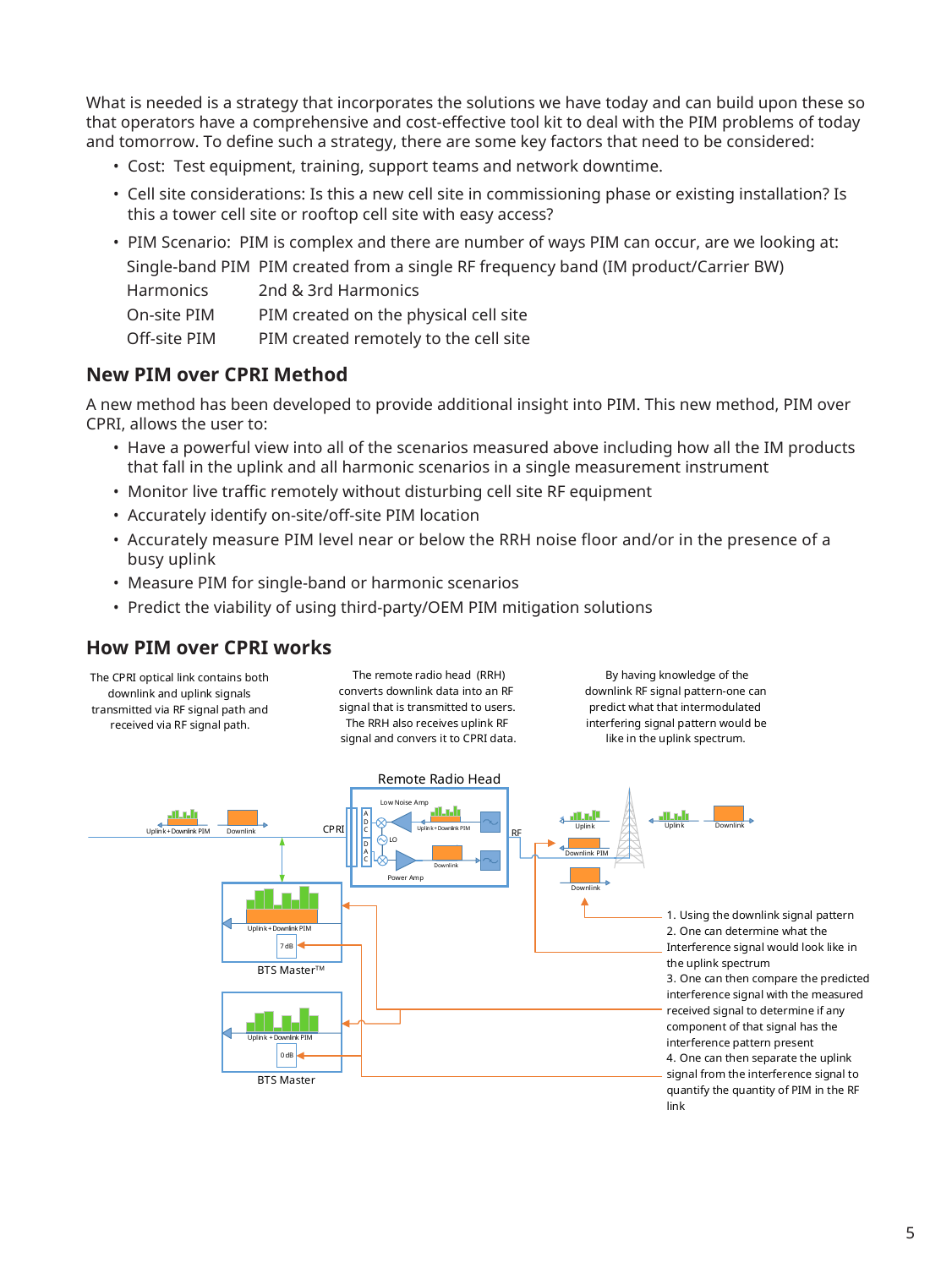The CPRI link carries complex baseband data representing the downlink (DL) and uplink (UL) signals as transmitted and received at RF by the remote radio unit. As such, the data on the CPRI uplink will show the signals received from user equipment (UE) and any interference suffered by the RF signal. By tapping into the CPRI link, we can observe the transmitted and received signals real time in an operational cell site. However, observing the received spectrum gives us only a limited understanding of those impairments because we cannot easily differentiate between wanted UE signals and PIM. Even when PIM is quite severe, it can be very hard to identify within the spectrum. Some network OEMs will ask UEs to lower the transmit power to reduce the noise floor, while others will ask them to increase their transmit power to overcome a high noise floor. However, both methods will cause a reduction of capacity and/or coverage area.

PIM over CPRI employs a new innovative algorithm to differentiate PIM from wanted UE signals. With knowledge of downlink signals, the algorithm uses that knowledge to build a detailed mathematical model of the PIM affecting the uplink. By correlating the modelled PIM with the received uplink signal, any actual PIM present within the uplink can be identified.

Because the algorithm works on the baseband signals, the instrument is band agnostic. To configure the mathematical model it requires knowledge of the center frequency as well as the bandwidths of the downlink and the uplink carriers. The signals used for the mathematical model are flexible enough to allow inter-band and cross-sector PIM to be measured. The algorithm measures PIM by modelling all of the MIMO downlink transmissions in real time against the individual MIMO uplink signals to isolate PIM created from each antenna or a combination.

A full MIMO model is also essential to identifying whether the primary PIM source lies within the antenna line or external to the antenna system. In practice, external PIM sources can appear stronger from one antenna versus another due to their position or polarization. This information helps the algorithm determine whether the PIM source is located internal or external to the antenna location.

# *Benefits and Key Characteristics of CPRI PIM Measurements*

One of the major benefits of CPRI PIM detection over traditional RF PIM detection is that it can do a non-invasive measurement on a cell site that is in service. Basic PIM surveys can be done without a tower climb and during office hours. As the PIM source is illuminated by real cellular traffic, the PIM measured is directly applicable to UL desensitization and the real PIM impact on the network.

The algorithm requires a minimum DL power level to create the mathematical model. Real-time downlink traffic may or may not generate enough power for the algorithm. In the case that there isn't enough downlink traffic, a method can be employed to increase DL power for the algorithm. This requires an adjustment to the sector under test. The best way to ensure adequate DL activity is to enable OCNS/AILG (or equivalent) on the system to populate any empty resource blocks (RBs). This method does not affect active users on the system. The measurement also provides a check on the transmit signal strength to insure minimum signal level.

# *Implementation of PIM Over CPRI in Anritsu's BTS Master™ MT8220T*

The PIM analysis software measures optical levels in dB Full Scale (dBFS, which is the full scale of the digitized data stream from the RRH to BBU). These can also be displayed as dBm based on user preference. The conversion factor from dBFS to dBm is a characteristic of the RRH and is normally a standard value for any one class of RRH. The instrument provides a dialogue box for setting the conversion factor, with suitable default values based on any RRH vendor profile selected.

The software calculates a desensitization metric in dB that indicates by how much the UL channel noise floor has been raised by PIM. This is a key figure of merit that is directly relatable to cell performance. If the desensitization metric exceeds a preconfigured threshold (typically 3 dB), the cell degradation will be too high to tolerate and the test is considered a FAIL. Measurements that exceed this threshold will significantly impact data throughput and UE capacity on the uplink.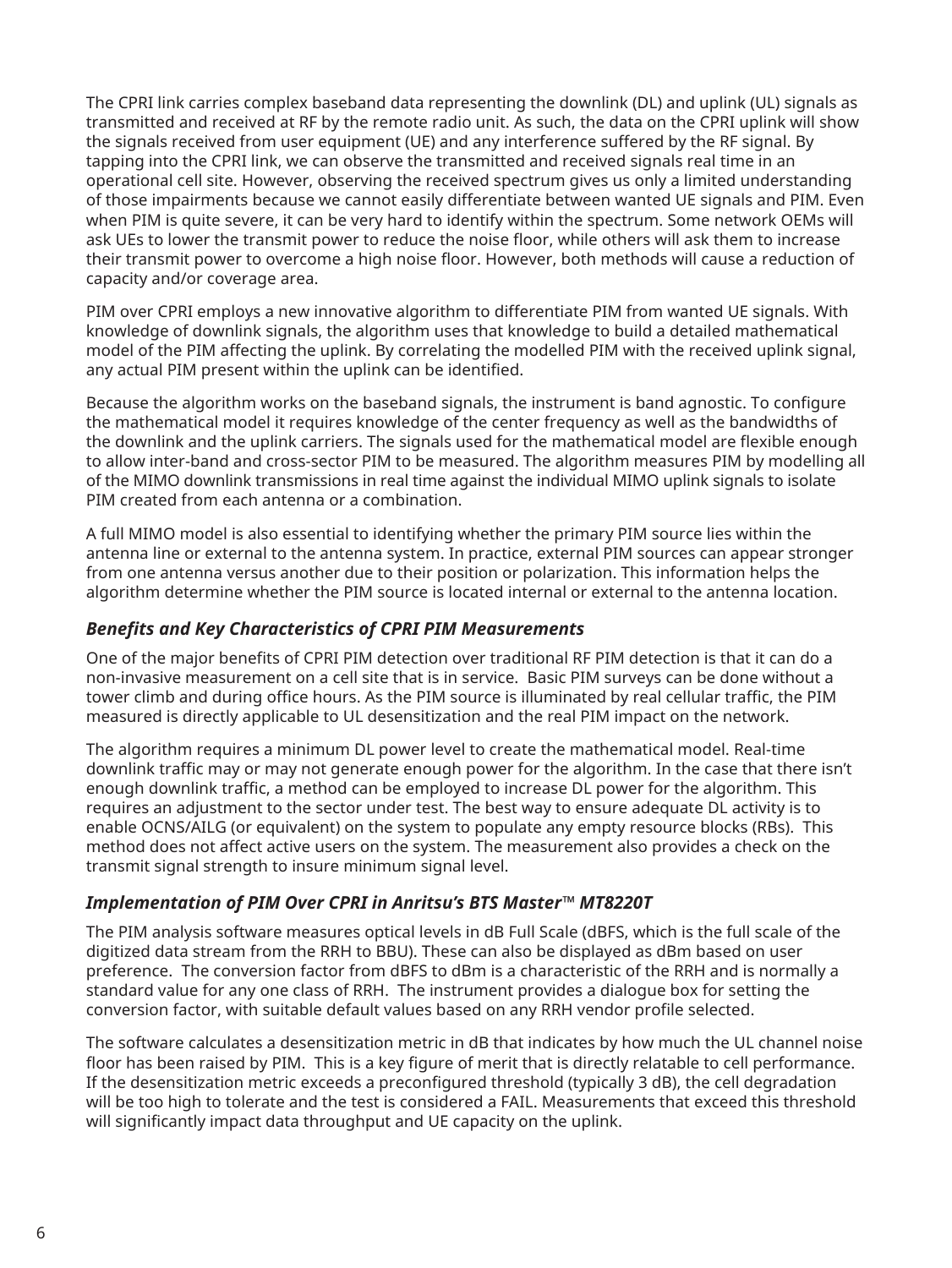# *Example from Anritsu BTS Master™ MT8220T with PIM Over CPRI Analyzer Option*

The plots below are for a Band 13 2T2R RRH with LTE10 downlinks at 751 MHz and uplinks at 782 MHz. The BTS Master MT8220T base station analyzer is set to alternately measure both ULs: Figure 3 shows the results for UL1 (with PIM) and Figure 2 shows the results for UL2 (no PIM).

| œ<br><b>/Inritsu</b> 04/12/2018 10:30:21 am<br>Ш   |                                                                     |     |           |                          |                           |                   |               |              |                               | PIM Over CPRI |                                  |    |
|----------------------------------------------------|---------------------------------------------------------------------|-----|-----------|--------------------------|---------------------------|-------------------|---------------|--------------|-------------------------------|---------------|----------------------------------|----|
|                                                    |                                                                     | LOS |           | LOF                      |                           | RAI               |               | <b>SDI</b>   |                               | CPRI Mode     |                                  |    |
| AxC Group No<br>2300                               | $-30.0$ dB                                                          |     |           |                          |                           |                   |               |              |                               | PIM Aid       |                                  |    |
| <b>Line Rate</b><br>2457.6 Mbit/s<br>2457.6 Mbit/s | $-40.0$                                                             |     |           |                          | Uplink Under Test All ULs |                   |               |              |                               |               | Advanced                         |    |
| <b>Ref LvI</b><br>$-30.0$ dB                       | $-50.0$<br>$-60.0$                                                  |     |           |                          |                           |                   |               |              |                               |               | Settings<br><b>UL Under Test</b> |    |
| #RBW<br>30 kHz                                     | $-70.0$                                                             |     |           |                          |                           |                   |               |              |                               |               | All ULs                          |    |
| #VBW<br>300 Hz                                     | $-80.0$                                                             |     |           |                          | athology money was sure   |                   | u MWW         |              |                               |               | Measure                          |    |
| <b>Display BW</b><br>10 MHz                        | $-90.0$                                                             |     |           |                          |                           | <b>MWWWWWWWW</b>  |               |              |                               |               | Off                              | On |
| <b>Traces</b>                                      | $-100.0$                                                            |     |           |                          |                           |                   |               |              |                               |               |                                  |    |
|                                                    | $-110.0$                                                            |     |           |                          |                           |                   |               |              |                               |               |                                  |    |
|                                                    | – 1 20,0 d₿<br>Munikapubahaya                                       |     |           |                          |                           |                   |               |              | <b>Masseugh Antohnem Moto</b> |               | Audible Alarm                    |    |
| <b>AxC Display</b><br>Off                          | 774.500 MHz<br>Center 782.000 MHz<br>789.500 MHz<br>Span 15.000 MHz |     |           |                          |                           |                   |               |              |                               | Off           | On                               |    |
| Off                                                |                                                                     |     |           | UL1                      |                           | UL2               |               | UL3          | UL4                           |               | Generate Report                  |    |
| UL3<br>UL4                                         | Measurement State:<br>Pass/Fail:                                    |     |           | Complete<br>FAIL         |                           | Measuring<br>PASS |               | $ -$<br>$ -$ |                               |               |                                  |    |
| Sweep<br>Continuous                                | PIM Desensitization:<br>Correlated PIM:                             |     |           | 7.73 dB<br>$-57.47$ dBFS |                           | $-82.15$ dBFS     | - -<br>--     |              |                               | <b>Back</b>   |                                  |    |
| <b>Freq Ref</b><br>Int Std Accy                    | PIM Location:<br>Total UL Power:                                    |     |           |                          | Internal<br>$-50.49$ dBFS |                   | $-53.15$ dBFS | $-1$         |                               |               |                                  |    |
| Freq                                               |                                                                     |     | Amplitude |                          | <b>BW</b>                 |                   |               | Measurements |                               |               | Marker                           |    |

*Figure 3. Example of Measurement, active UL1 with PIM*

Referring to Figure 3:

- The traces shown and the results highlighted in the yellow box both relate to UL1
- The cyan trace is a spectrum of the UL signal capture on which the PIM measurement is performed and therefore contains both PIM and UE activity
- The magenta trace is the spectrum of the PIM signal component present in the same capture. As we can see from the traces and measurement values, it is approximately 7 dB below the total UL power in this case. It is therefore almost entirely masked by UE activity
- As seen in the results in yellow highlighted box, UL1 is showing a serious internal PIM problem. A repair on the Port 1 antenna line should be considered.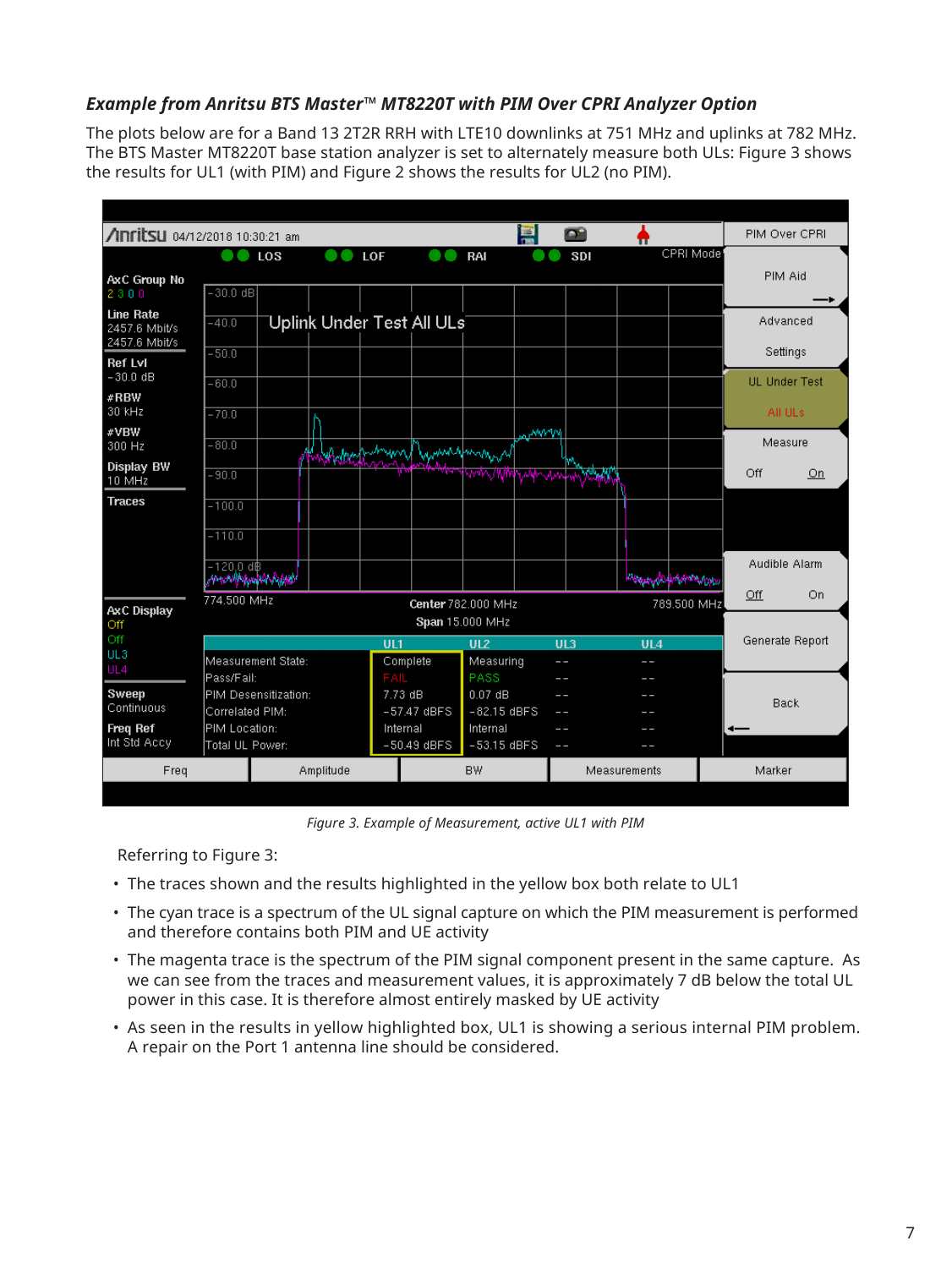| œ<br><b>/Inritsu</b> 04/12/2018 09:42:06 am  |                                                  |                                  |           |               |                       |                  |                       |                   |                 | PIM Over CPRI |                                  |    |
|----------------------------------------------|--------------------------------------------------|----------------------------------|-----------|---------------|-----------------------|------------------|-----------------------|-------------------|-----------------|---------------|----------------------------------|----|
| CPRI Mode<br>LOS<br>LOF<br>RAI<br><b>SDI</b> |                                                  |                                  |           |               |                       |                  |                       |                   |                 |               |                                  |    |
| AxC Group No<br>2300                         | $-30.0$ dB                                       |                                  |           |               |                       |                  |                       |                   |                 |               | PIM Aid                          |    |
| <b>Line Rate</b>                             |                                                  |                                  |           |               |                       |                  |                       |                   |                 |               |                                  |    |
| 2457.6 Mbit/s<br>2457.6 Mbit/s               | $-40.0$                                          |                                  |           |               |                       |                  |                       |                   |                 |               | Advanced                         |    |
| <b>Ref LvI</b><br>$-30.0$ dB                 | $-50.0$                                          |                                  |           |               |                       |                  |                       |                   |                 |               | Settings<br><b>UL Under Test</b> |    |
| #RBW                                         | $-60.0$                                          |                                  |           |               |                       |                  |                       |                   |                 |               |                                  |    |
| 30 kHz                                       | $-70.0$                                          |                                  |           |               |                       |                  |                       |                   |                 |               | All ULs                          |    |
| #VBW<br>300 Hz                               | $-80.0$                                          |                                  |           |               |                       |                  | <b>ANTAN</b>          |                   |                 |               | Measure                          |    |
| <b>Display BW</b><br>10 MHz                  | $-90.0$                                          |                                  | Worker    |               | many management which |                  |                       | my                |                 |               | Off                              | On |
| <b>Traces</b>                                | $-100.0$                                         |                                  |           |               |                       |                  |                       |                   |                 |               |                                  |    |
|                                              | $-110.0$<br>ntarmanifummanifumpuani              |                                  |           |               |                       |                  |                       |                   |                 |               |                                  |    |
|                                              | –120.0 d₿<br><b>Studio Proprietorio</b>          |                                  |           |               |                       |                  | <b>Wedishbarromay</b> |                   |                 | Audible Alarm |                                  |    |
| <b>AxC Display</b>                           | 774.500 MHz<br>789.500 MHz<br>Center 782,000 MHz |                                  |           |               |                       |                  |                       |                   |                 | Off           | On                               |    |
| Off                                          |                                                  |                                  |           |               |                       | Span 15.000 MHz  |                       |                   |                 |               |                                  |    |
| Off<br>UL3                                   |                                                  |                                  |           | UL1           |                       | UL2              |                       | UL3               | UI <sub>4</sub> |               | Generate Report                  |    |
| UL4                                          | Pass/Fail:                                       | lMeasurement State:              |           | FAIL          | Measuring             | Complete<br>PASS |                       | $=$<br>$- -$      |                 |               |                                  |    |
| Sweep                                        | PIM Desensitization:                             |                                  |           | 8.62 dB       |                       | $0.08$ dB        |                       | $ -$              |                 |               |                                  |    |
| Continuous                                   | Correlated PIM:                                  |                                  |           | $-56.42$ dBFS |                       | $-81.76$ dBFS    |                       | $- -$             |                 | Back          |                                  |    |
| <b>Freq Ref</b><br>Int Std Accy              |                                                  | PIM Location:<br>Total UL Power: |           |               | Internal<br>Internal  |                  |                       | $\qquad \qquad -$ |                 |               |                                  |    |
|                                              |                                                  |                                  |           |               | $-52.20$ dBFS         | $-52.76$ dBFS    |                       | $-1$              |                 |               |                                  |    |
| Freq                                         |                                                  |                                  | Amplitude |               | <b>BW</b>             |                  |                       | Measurements      |                 |               | Marker                           |    |
|                                              |                                                  |                                  |           |               |                       |                  |                       |                   |                 |               |                                  |    |

*Figure 4. Example of Measurement, active UL2 with NO PIM present*

Referring to Figure 4, there is essentially no PIM on the UL2 antenna line. The residual correlated PIM is over 17 dB below thermal noise at -64.4 dBFS and the desensitization is negligible. UL2 is therefore a PASS.

For a more detailed explanation of the BTS Master MT8220T base station analyzer's PIM over CPRI measurement, please take a look at the PIM over CPRI application note (P/N 11410-01078) at anritsu.com.

# **Conclusions**

This white paper outlines how PIM over CPRI works and how to get the most of out of this measurement technique. PIM over CPRI is your first step in determining if a site has PIM issues before calling in PIM mitigation team. PIM over CPRI allows testing at ground level without turning down service and disconnecting any antenna connection like traditional RF PIM testing, saving carriers on capital and expenditure expense costs.

PIM over CPRI has been designed from the outset to offer a simple and easy means to test and locate highly complex PIM problems. This method is complementary to the traditional RF PIM testing that is used to troubleshoot PIM issues. PIM over CPRI represents the next step in arming operators to tackle PIM. By using non-intrusive tools and methods, the BTS Master MT8220T with the PIM over CPRI option is able to provide far greater insight into the nature of PIM in the network and how best to tackle it.

As wireless systems continue to add RF bands, more complex modulation, carrier aggregation, increased cell density, and increased RF power, PIM will increasingly affect wireless KPI's. Anritsu is determined to equip the wireless communications market with best tools and advanced methods to combat PIM now and in the future.